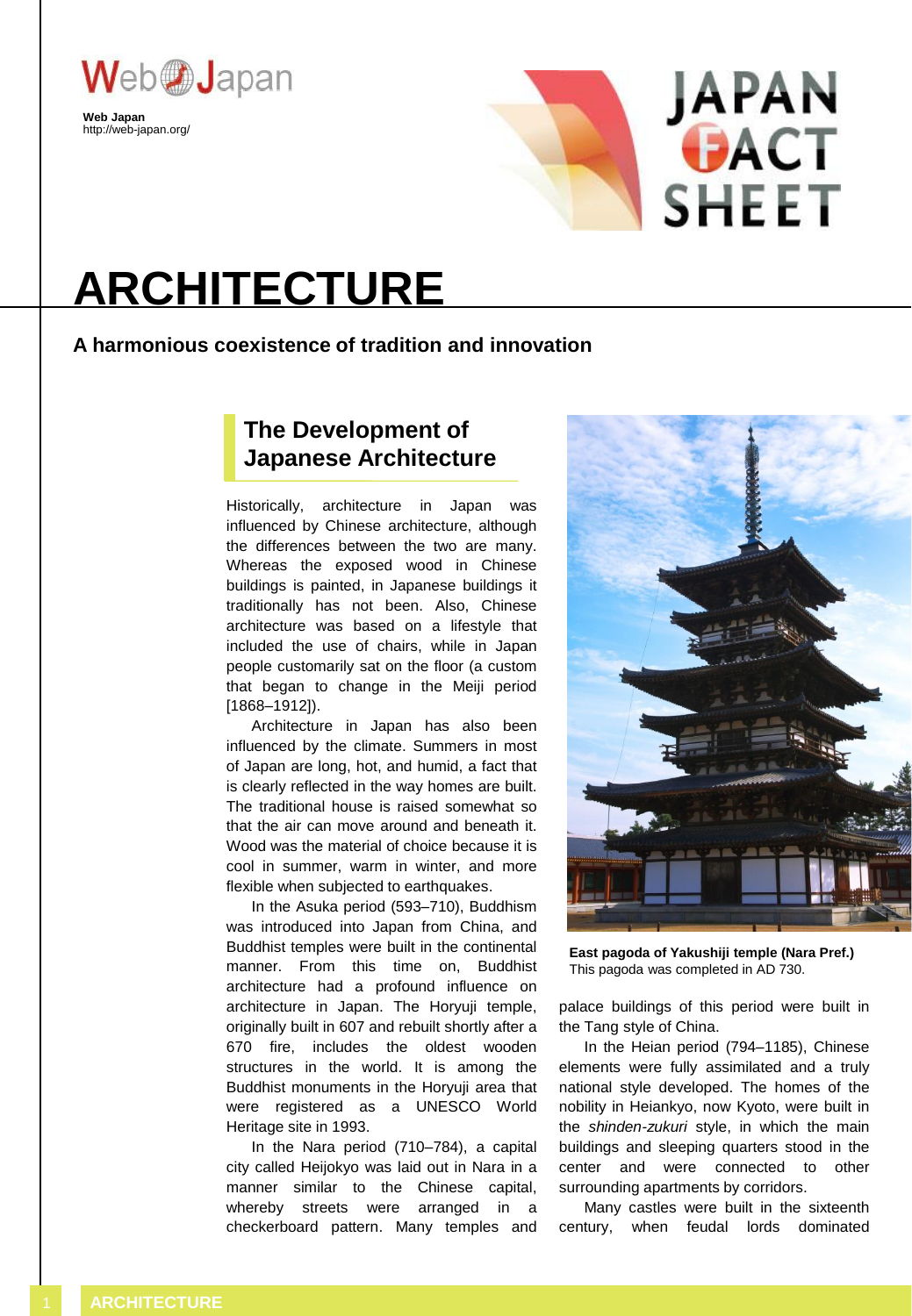#### **Izumo Shrine**



Pictured is the main shrine building (*honden)* of this major shrine in Shimane Prefecture, which is built in the *taisha-zukuri* style. The current building was constructed in 1744; its design is said to reflect the residential style of the Kofun period (ca 300–710). (Photo courtesy of Izumo Shrine)



Japanese society. Though constructed for military defense, these castles were also used to enhance the local lord's prestige and as his residence. A few of them remain today, admired especially for their *tenshukaku* (donjon). The buildings used as living space inside the castle grounds, and also the living quarters at Buddhist temples, were frequently built in the domestic architecture style known as *shoin-zukuri*, which incorporated new features—including translucent and opaque paper-covered sliding panels (*shoji* and *fusuma*, respectively) and rush-covered straw mats (*tatami*)—that are still key elements of the traditional Japanese house. The most magnificent extant example of this style is the seventeenth-century Ninomaru Palace of Nijo Castle in Kyoto.

In the seventeenth century, the *shoinzukuri* style was combined with features characteristic of *sukiya*, the teahouse in which the tea ceremony is performed, to create the *sukiya-zukuri* style of domestic architecture. Characterized by a delicate sensibility, slender wooden elements, and unornamented simplicity, this style's finest extant example is the Katsura Detached Palace (Kyoto), which is famous for its harmonious blending of buildings with the landscape garden.

## **Buddhist Architecture**

When Buddhism came to Japan in the sixth century, places dedicated to the worship of Buddha were constructed, their architectural forms originating in China and Korea. In each temple compound, a number of buildings were erected to serve the needs of the monks or nuns who lived there and, as importantly, to provide facilities where worshippers could gather.

In the seventh century, a group of buildings comprised seven basic structures: the pagoda, main hall, lecture hall, bell tower, repository for sutras, dormitory, and dining hall.

Enclosing the entire temple compound was an earthen wall with gates on each side. It was common for a gate to have two stories.

The main hall contained the most prominent object of worship. The lecture hall, which in early temples was most often the largest structure, was used by monks as a place for study, instruction, and performing rituals.

Two types of towers predominated: one with bells that announced the times of religious observance each day and another in which canonical texts were stored (the sutra repository). Behind or to the side of the inner precinct stood refectories and dormitories.

The buildings of the temple complex were generally arranged in a geometric pattern, with variations between sects. The main buildings at Zen temples were frequently placed in a line and connected by roofed corridors, and the temple complexes of Pure Land Buddhism often included gardens and ponds.

## **Shinto Architecture**

Followers of Shinto believe that a *kami* (deity) exists in virtually every natural object or phenomenon, from active volcanoes and beautiful mountains to trees, rocks, and waterfalls. Shinto shrines are places where *kami* are enshrined, and also where people can worship.

Rather than follow a set arrangement, shrine buildings are situated according to the environment. From a precinct's distinctive *torii* gate, a path or roadway leads to the main shrine building, with the route marked by stone lanterns. To preserve the purity of the shrine precinct, water basins are provided so that worshippers can wash their hands and mouths. *Komainu*, pairs of lionlike figures placed in front of the gates or main halls of many shrines, serve as shrine guardians. Temporary main halls were constructed to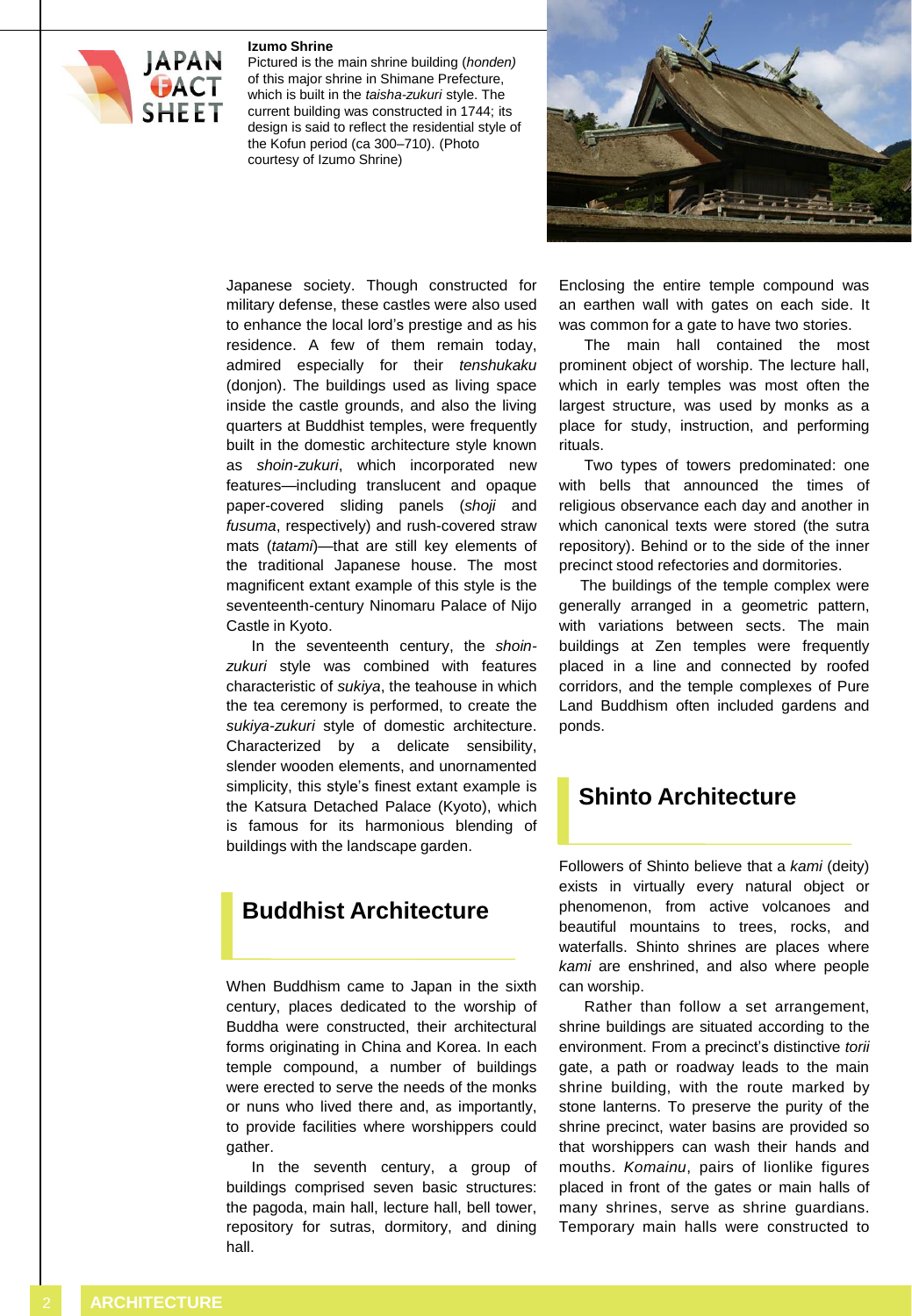#### **Himeji Castle**



Located in the city of Himeji in Hyogo Prefecture, Himeji Castle is known as the "White Heron Castle" for its soaring white walls. (Photo courtesy of Getty Images)

house the *kami* on special occasions. This style of building is said to date from about 300 B.C. The main shrine building of the Sumiyoshi Shrine in Osaka is similar to this temporary building type and is thought to preserve the appearance of ancient religious buildings.

The other major style for the main hall draws its simple shape from the granaries and treasure storehouses of prehistoric Japan. The best example of this style is the Ise Shrine, in Mie Prefecture. Its inner shrine is consecrated to Amaterasu Omikami, the sun goddess. The outer shrine is dedicated to the grain goddess, Toyouke no Omikami.

Elements of residential architecture can be seen in the main building of the Izumo Shrine in Shimane Prefecture, as evidenced by columns set directly into the ground and elevated floors.

The nature of Shinto worship changed, following the introduction of Buddhism, and shrine buildings borrowed certain elements from Buddhist architecture. For example, many shrines were painted in the Chinese style: red columns and white walls.

It was a tradition to reconstruct shrine buildings regularly to purify the site and renew the materials (a practice still followed at the Ise Shrine every 20 years). For this reason, and also as a result of fire and other natural disasters, the oldest extant main shrine buildings date back only to the eleventh and twelfth centuries.

## **Design Concept**

The interior of Japanese houses in the past was virtually open, without even screens to partition off individual spaces. Gradually, as



more thought was given to particular areas and their functions, such as eating, sleeping, or dressing, self-standing screens (*byobu*) came into use. *Shoji* and *fusuma*, which are still found in many homes, came afterward. Though they serve poorly as sound barriers, they do provide some privacy and can be removed to open up the entire space (except, of course, for the columns that support the house). *Shoji* also admit light.

The way in which Japanese view the interior and the exterior of the house is another key aspect of traditional design. Instead of seeing the inside and outside as two distinctly different environments, they are thought of as being continuous elements. This concept is embodied in the Japanese veranda (*engawa*), which acts as a kind of transition space from inside to outside the house. The *nure-en*, which is fixed to the side of the house and gets wet when it rains, is a variation of the *engawa*.

From an aesthetic standpoint, the traditional house is designed for people who are seated on the floor, not standing. Doors, windows, and alcoves are placed so that both artwork in the house and the garden outside can be viewed appropriately from a sitting position.

Despite the changes that modernization has brought to the style of houses, the traditional Japanese style has not vanished. Even in the Westernized houses, it is still usual to find a room whose floor is covered over with *tatami*, and it is still the custom for people to remove their shoes before entering the house.

## **Modern Architecture**

Modern architectural techniques were introduced into Japan with the launch of the Meiji Restoration in 1867. The first buildings to result from this effort combined traditional Japanese methods of wooden construction with Western methods and designs. The



#### **Kaichi Elementary School**

Built in 1876, this school building in Matsumoto, Nagano Prefecture, is a well-preserved example of the hybrid style used in the early modern period of Japanese architecture. (Photo courtesy of Getty Images)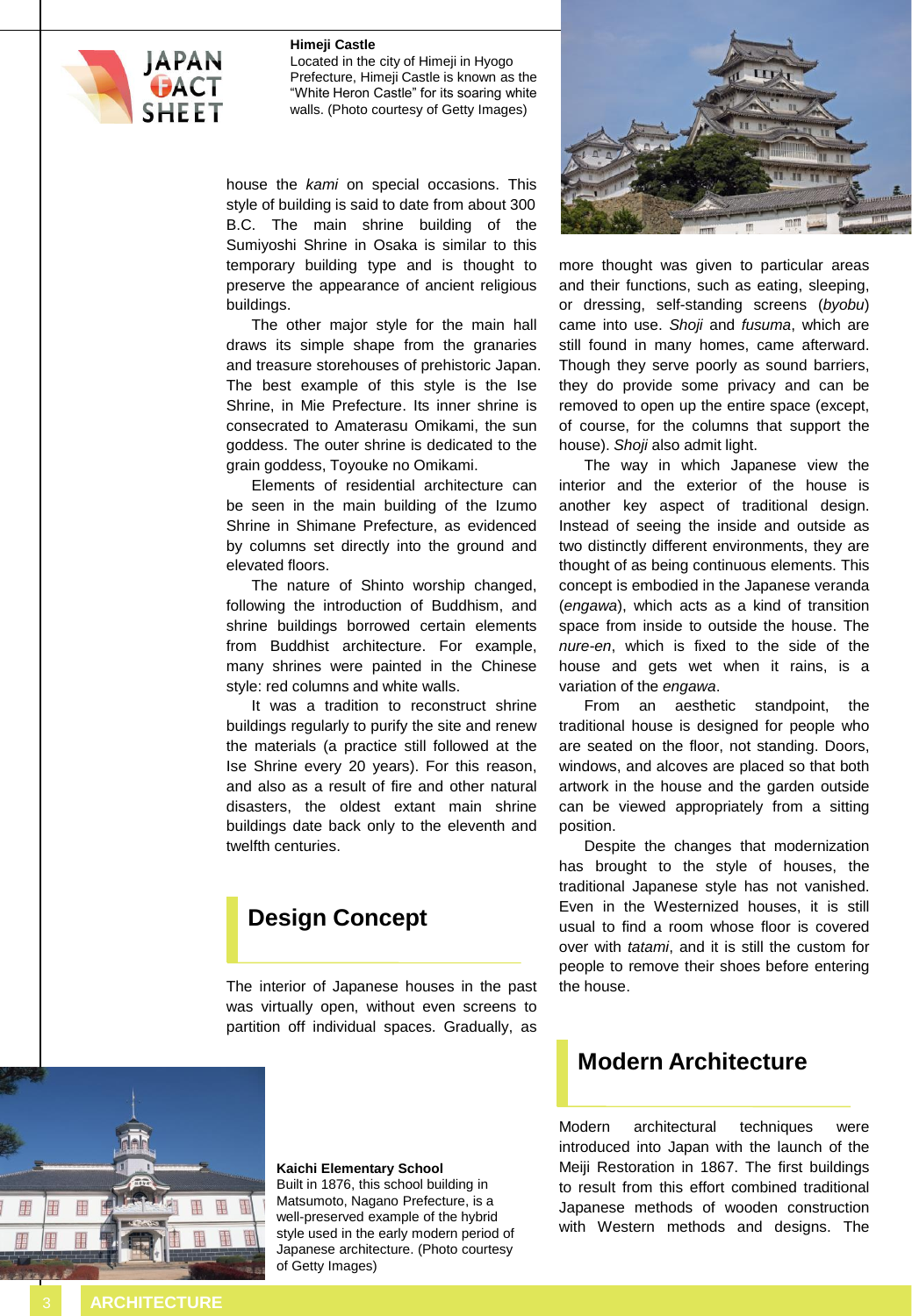

Kaichi Elementary School (1876) in the city of Matsumoto, Nagano Prefecture, is typical of the hybrid approach adopted for schools built across the country.

In the 1880s, reactionary opinion turned against the rush toward Westernization, even in architecture, and Asian models were advocated. After World War I, traditional Japanese architecture underwent a reassessment when architects like Frank Lloyd Wright (1867–1959) of the United States and Bruno Taut (1880–1938) of Germany came to work in Japan.

The years following World War II saw a continuation of efforts to reconcile traditional and modern architecture. Tange Kenzo, one of Japan's most famous and influential postwar architects, managed to fuse traditional Japanese architecture with scientific and technological advancements. In the 1950s and 1960s he designed several striking edifices, including the Yoyogi National Stadium for the 1964 Olympic Games in Tokyo.

The Tokyo Station building, first built in 1914 under the influence of Western architecture, has been going through numerous renovation. In 2012, it was completely restored to the original shape.

For Japan, which is frequently hit by earthquakes, development of earthquakeresistant construction has always been a major problem in architecture. The first skyscraper of Japan, the Kasumigaseki Building, was completed in 1968 using the latest earthquake-resistant technology. A large number of skyscrapers have been built since then, including those in Nishi-Shinjuku in Tokyo from the 1970s and the Landmark Tower (1993; 296 meters high) in Yokohama.

#### **The National Art Center, Tokyo**

The innovatively designed National Art Center opened in Tokyo's Roppongi in 2007. The building, designed by architect Kurokawa Kisho, has the largest exhibition space in Japan. (Photo courtesy of Getty Images)

A redirecting of architectural priorities away from unmitigated commercialization was led by Isozaki Arata, who as a young man had worked under Tange. His work and writings had a great influence on the younger generation of architects. The 1970s also saw the appearance of architects who stressed an artistic approach to architecture, a departure from the previous emphasis on technical expertise.

Domestic architects' offices were kept busy during the high-riding decade of the 1980s, as were some major foreign architects who were invited to work in Japan. The collapse of the "bubble economy" of Japan in the early 1990s caused a slowdown in the architecture industry. Many Japanese architects, however, are still highly ranked in Japan and elsewhere, and a large number of foreign architects find business markets in Japan, a trend that has spread even to local areas. Among the outstanding works of the 1990s are the Tokyo International Forum (1997) by Rafael Vinoly and the Tokyo Metropolitan Government Offices (1991) by Tange Kenzo.

In the 1980s and 1990s, Japanese architects were recruited increasingly for overseas assignments. Among them were Isozaki, to do the Museum of Contemporary Art (1986) in Los Angeles; Tange, for Singapore's OUB Center (1986); Kurokawa Kisho, for the Pacific Tower (1992) in Paris; and Ando Tadao, for the Meditation Space (1995) at the UNESCO complex in Paris. Ando has been especially well received abroad. He has taken several international prizes such as the 1995 Pritzker Architecture Prize, given by the Hyatt Foundation, and the 1997 Royal Gold Medal for architecture, awarded by the Royal Institute of British Architects. In 2006 Ito Toyo was also awarded the Royal Gold Medal from the Royal Institute of British Architects. In addition, Sejima Kazuyo and Nishizawa Ryue jointly won the Pritzker Architecture Prize in 2010 in recognition of the outstanding work of their architectural firm SANAA, most notably the Ogasawara Museum (Ida, Nagano Prefecture, 1999) and the Kanazawa 21st Century Museum of Contemporary Art (Ishikawa Prefecture, 2004).



**Tokyo Station's Marunouchi building** The dignity at the time of foundation was reproduced